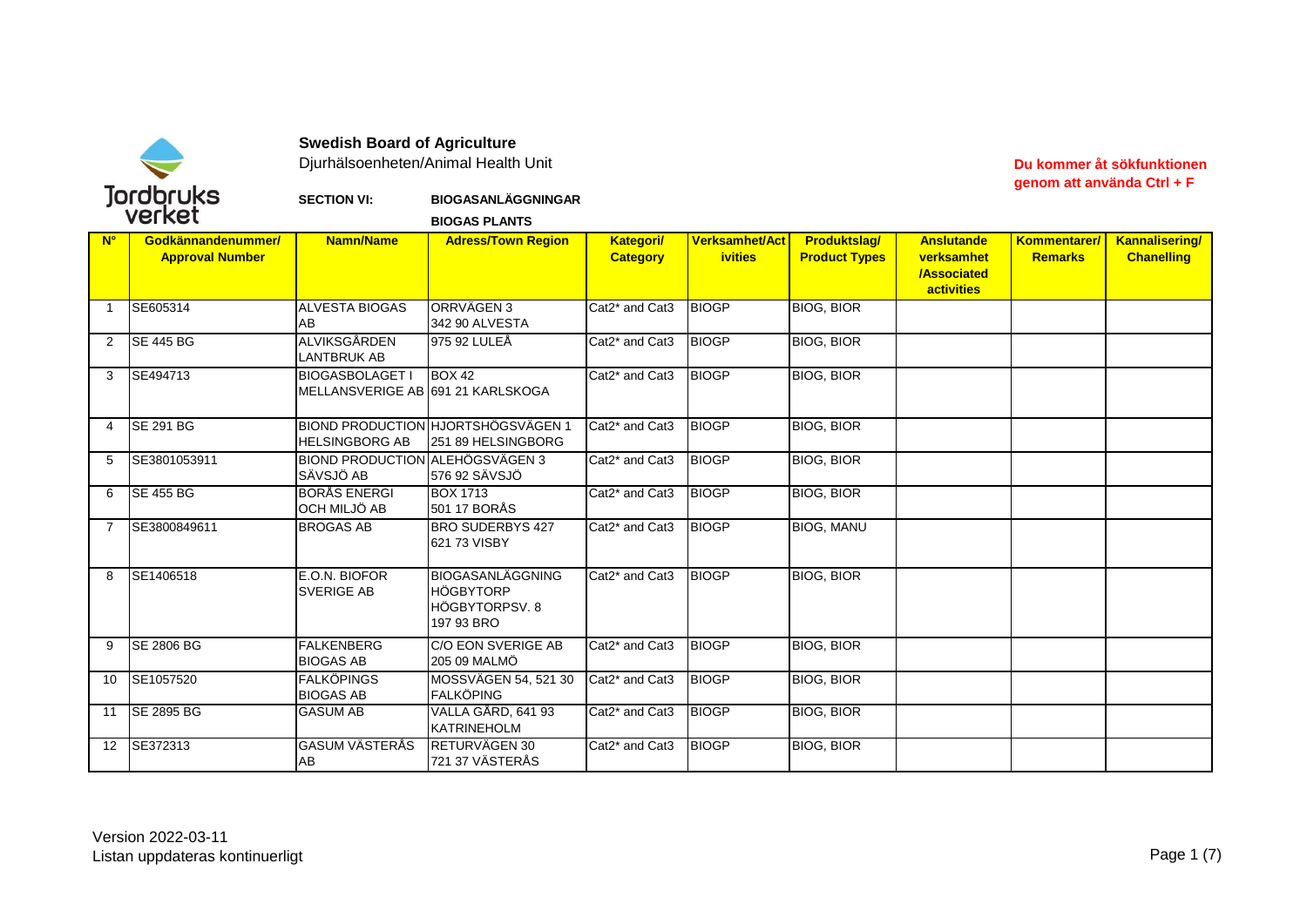| 13 | SE33417           | <b>I</b> GÄSTRIKE EKOGAS<br><b>AB</b>                | <b>FORSBACKA BIOGAS</b><br>STENTORPSVÄGEN 85<br>818 43 FORSBACKA                             | Cat <sub>2</sub> * and Cat <sub>3</sub> | <b>BIOGP</b> | <b>BIOG, BIOR</b> |  |  |
|----|-------------------|------------------------------------------------------|----------------------------------------------------------------------------------------------|-----------------------------------------|--------------|-------------------|--|--|
| 14 | SE59120           | <b>HZI BIOGAS</b><br><b>OPERATIONS AB</b>            | <b>JÖNKÖPING BIOGAS,</b><br>MILJÖVÄGEN 12                                                    | Cat <sub>3</sub>                        | <b>BIOGP</b> | <b>BIOG, BIOR</b> |  |  |
| 15 | SE3800318611      | <b>HZI BIOGAS</b><br><b>OPERATIONS AB</b>            | C/O JES & PARTNERS AB Cat2 <sup>*</sup> and Cat3<br><b>KOMPANIGATAN1</b><br>553 05 JÖNKÖPING |                                         | <b>BIOGP</b> | <b>BIOG, BIOR</b> |  |  |
| 16 | SE709916          | <b>HÄRNÖSANDS</b><br>ENERGI & MILJÖ AB               | ÄLANDS ÅTERVINNINGS- Cat2* and Cat3<br>ANLÄGGNING<br><b>BOX 250</b><br>870 10 ÄLANDSBRO      |                                         | <b>BIOGP</b> | <b>BIOG, BIOR</b> |  |  |
| 17 | <b>SE 209 BG</b>  | <b>KALMAR BIOGAS AB</b>                              | VESHOLMSVÄGEN 16<br>392 31 KALMAR                                                            | Cat <sub>2</sub> * and Cat <sub>3</sub> | <b>BIOGP</b> | <b>BIOG, BIOR</b> |  |  |
| 18 | <b>ISE 208 BG</b> | <b>KRISTIANSTADS</b><br><b>BIOGAS AB</b>             | <b>WRANGELS ALLÉ 4</b><br>291 75 FÄRLÖV                                                      | Cat <sub>2</sub> * and Cat <sub>3</sub> | <b>BIOGP</b> | <b>BIOG, BIOR</b> |  |  |
| 19 | SE1007413         | <b>MORE BIOGAS</b><br>SMÅLAND AB                     | MOSEKROGSVÄGEN 2<br>395 98 LÄCKEBY                                                           | Cat2* and Cat3                          | <b>BIOGP</b> | <b>BIOG, BIOR</b> |  |  |
| 20 | <b>SE319219</b>   | <b>RENA HAV SVERIGE</b><br>AB                        | KÄNNEVÄGEN 5 456 50<br><b>SMÖGEN</b>                                                         | Cat <sub>2</sub> * Cat <sub>3</sub>     | <b>BIOGP</b> | <b>BIOG, BIOR</b> |  |  |
| 21 | <b>SE1211414</b>  | <b>SCANDINAVIAN</b><br><b>BIOGAS</b><br>SÖDERTÖRN AB | HOLMTRÄSKVÄGEN 19<br><b>GLADÖ KVARN</b><br>141 91 HUDDINGE                                   | Cat <sub>2</sub> * and Cat <sub>3</sub> | <b>BIOGP</b> | <b>BIOR, BIOG</b> |  |  |
| 22 | SE3801054011      | SKÖVDE BIOGAS AB                                     | <b>BOX 9177</b><br>400 94 GÖTEBORG                                                           | Cat2* and Cat3                          | <b>BIOGP</b> | <b>BIOG, BIOR</b> |  |  |
| 23 | <b>SE 2199 BG</b> | <b>SKELLEFTEÅ</b><br><b>KOMMUN</b>                   | <b>SKEPPARGATAN 16</b><br>931 85 SKELLEFTEÅ                                                  | Cat2* and Cat3                          | <b>BIOGP</b> | <b>BIOG, BIOR</b> |  |  |
| 24 | <b>SE 2913 BG</b> | <b>SYVAB</b>                                         | HIMMELFJÄRDS-<br><b>VERKET</b><br>147 92 GRÖDINGE                                            | Cat <sub>2</sub> * and Cat <sub>3</sub> | <b>BIOGP</b> | <b>BIOG, BIOR</b> |  |  |
| 25 | <b>SE 2185 BG</b> | SÖDERÅSENS<br><b>BIOENERGI AB</b>                    | <b>WRAMS GUNNAR-</b><br><b>STORP GODS</b><br>250 60 BILLESHOLM                               | Cat <sub>2</sub> * and Cat <sub>3</sub> | <b>BIOGP</b> | <b>BIOG, BIOR</b> |  |  |
| 26 | <b>SE 210 BG</b>  | SÖDRA HALLANDS<br><b>KRAFT BIOGAS AB</b>             | <b>BOX 63</b><br>312 21 LAHOLM                                                               | Cat <sub>2</sub> * and Cat <sub>3</sub> | <b>BIOGP</b> | <b>BIOG, BIOR</b> |  |  |
| 27 | <b>SE 206 BG</b>  | <b>UPPSALA VATTEN</b><br><b>OCH AVFALL AB</b>        | <b>BOX 1444</b><br>751 44 UPPSALA                                                            | Cat <sub>2</sub> * and Cat <sub>3</sub> | <b>BIOGP</b> | <b>BIOG, BIOR</b> |  |  |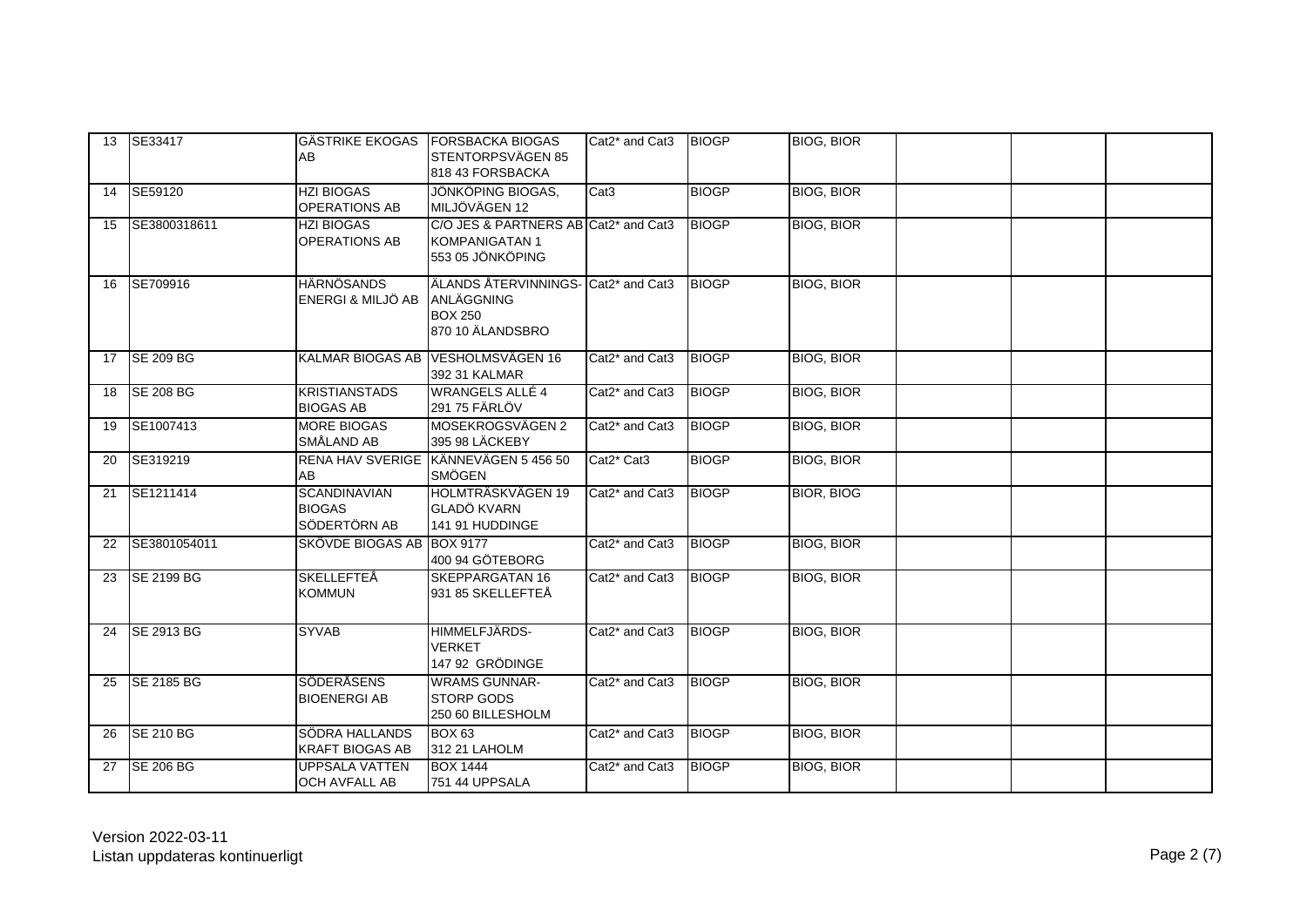| 28 | SE751513          | VÅRGÅRDA-<br><b>HERRLJUNGA</b><br><b>BIOGAS AB</b> | <b>TUMBERG</b><br>ÅTERVINNINGSVÄGEN 3<br>447 91 VÅRGÅRDA                           | Cat <sub>2</sub> * and Cat <sub>3</sub>            | <b>BIOGP</b> | <b>BIOG, BIOR</b> |                                                |
|----|-------------------|----------------------------------------------------|------------------------------------------------------------------------------------|----------------------------------------------------|--------------|-------------------|------------------------------------------------|
| 29 | SE959715          | VÄSTBLEKINGE<br>MILJÖ AB                           | PERSTORPSV 101-20<br>375 91 MÖRRUM                                                 | Cat <sub>2</sub> <sup>*</sup> and Cat <sub>3</sub> | <b>BIOGP</b> | <b>BIOG, BIOR</b> |                                                |
| 30 | SE38818912        | VÄXJÖ KOMMUN                                       | TEKNISKA FÖRVALTN.<br>AVLOPPSRENINGS-<br><b>VERKET SUNDET</b><br>355 93 VÄXJÖ      | Cat2* and Cat3                                     | <b>BIOGP</b> | <b>BIOG, BIOR</b> |                                                |
| 31 | SE3801175311      | LINKÖPING AB                                       | TEKNISKA VERKEN I JÅBY VÄSTERGÅRD 4<br>582 75 LINKÖPING                            | Cat <sub>2</sub> * and Cat <sub>3</sub>            | <b>BIOGP</b> | <b>BIOG, BIOR</b> | Incl. prod.<br>art 13 e ii                     |
| 32 | <b>SE 2878 BG</b> | <b>BODENS KOMMUN</b>                               | <b>TEKNISKA</b><br>FÖRVALTNINGEN<br>961 86 BODEN                                   | Cat <sub>3</sub>                                   | <b>BIOGP</b> | <b>BIOG, BIOR</b> |                                                |
| 33 | SE 2914 BG        | <b>GASUM AB</b>                                    | <b>TIPPVÄGEN 5</b><br>531 40 LIDKÖPING                                             | Cat <sub>3</sub>                                   | <b>BIOGP</b> | <b>BIOG, BIOR</b> |                                                |
| 34 | SE 2915 BG        | <b>GASUM AB</b>                                    | <b>TIPPVÄGEN1</b><br>705 94 ÖREBRO                                                 | Cat <sub>3</sub>                                   | <b>BIOGP</b> | <b>BIOG, BIOR</b> |                                                |
| 35 | SE1264814         | <b>KLIPPANS KOMMUN</b>                             | <b>KLIPPANS</b><br><b>RENINGSVERK</b><br>STRÖMGATAN 20<br>264 33 KLIPPAN           | Cat <sub>3</sub>                                   | <b>BIOGP</b> | <b>BIOG</b>       |                                                |
| 36 | SE3801156410      | LULEÅ KOMMUN                                       | <b>TEKNISKA</b><br>FÖRVALTNINGEN<br>971 85 LULEÅ                                   | Cat <sub>3</sub>                                   | <b>BIOGP</b> | <b>BIOG, BIOR</b> |                                                |
| 37 | SE688220          | <b>MITT SVERIGE</b><br><b>VATTEN &amp; AVFALL</b>  | <b>FILLAN ARV</b><br><b>BIOGASANLÄGGNING</b><br>EKENÄSVÄGEN 27<br>851 03 SUNDSVALL | Cat 3                                              | <b>BIOGP</b> | <b>BIOG, BIOR</b> | Only milk and<br>milk products.<br>Unprocessed |
| 38 | SE3801167210      | NORRMEJERIER EK<br><b>FÖRENING</b>                 | MEJERIVÄGEN 2<br>906 22 UMEÅ                                                       | Cat <sub>3</sub>                                   | <b>BIOGP</b> | <b>BIOG, BIOR</b> | Only milk and<br>milk products.<br>Unprocessed |
| 39 | <b>SE 2144 BG</b> | VAFABMILJÖ<br>KOMMUNAL-<br>FÖRBUND                 | <b>BIOGAS (GRYTA)</b><br>AVFALLSANLÄGGNING)<br>RETURVÄGEN 20<br>721 37 VÄSTERÅS    | Cat3                                               | <b>BIOGP</b> | <b>BIOG, BIOR</b> |                                                |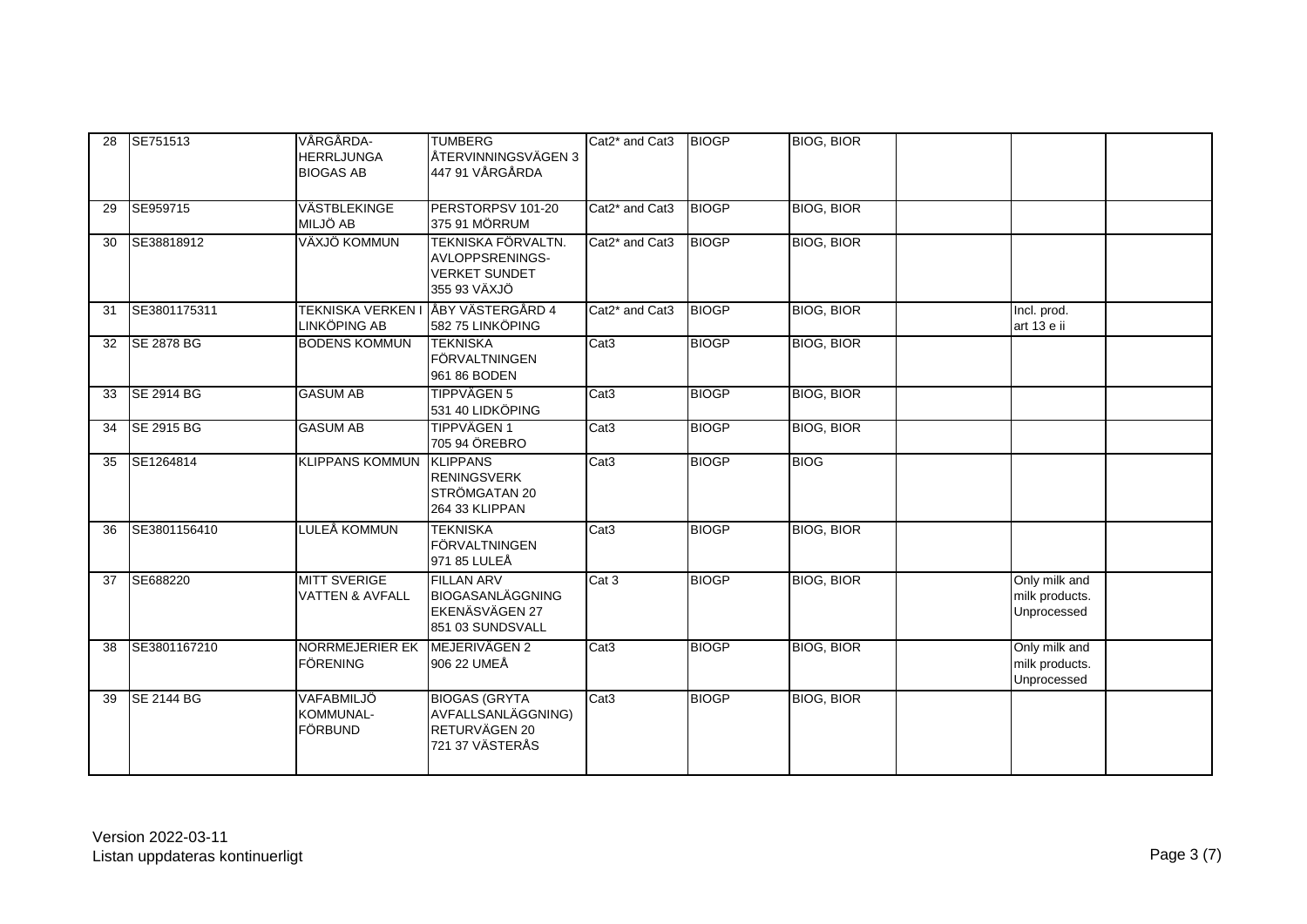| 40 | SE1664720         | <b>ALBINSSON CARL</b><br><b>FREDRIK</b>           | BOARYD 6<br>362 50 VÄCKELSESÅNG                       | $Cat 2^*$          | <b>BIOGP</b> | <b>BIOG, MANU</b>           |  |
|----|-------------------|---------------------------------------------------|-------------------------------------------------------|--------------------|--------------|-----------------------------|--|
| 41 | SE1361413         | <b>ANDERSSON</b><br><b>KRISTER</b>                | <b>HAGAVIKSVÄGEN 15</b><br>212 91 MALMÖ               | $Cat 2^*$          | <b>BIOGP</b> | <b>BIOG, MANU</b>           |  |
| 42 | <b>SE 2884 BG</b> | <b>ANDERSSON ULF</b>                              | <b>OLPERS</b><br>820 41 FÄRILA                        | $Cat 2^*$          | <b>BIOGP</b> | <b>BIOG, MANU</b>           |  |
| 43 | SE37715           | AGROPRENAD/<br><b>ANDERS</b><br><b>WIDINGHOFF</b> | NYGÅRDENS BIHJOGAS Cat 2*<br>NYGÅRDEN 1<br>544 92 HJO |                    | <b>BIOGP</b> | <b>BIOG, MANU</b>           |  |
| 44 | SE310922          | <b>ARESKOUG MATS</b>                              | BJÖRKVALLAVÄGEN 7<br>271 98 YSTAD                     | Cat 2              | <b>BIOGP</b> | <b>BIOG, MANU</b>           |  |
| 45 | SE1912121         | <b>BIOGAS</b><br>SKARMANSMÅLA                     | SKARMANSMÅLA 9<br>362 98 ÄLMEBODA                     | Cat 2*             | <b>BIOGP</b> | <b>BIOG, MANU</b>           |  |
| 46 | <b>SE794216</b>   | <b>BERTE GÅRD AB</b>                              | <b>BERTE</b><br>311 67 SLÖINGE                        | $Cat 2^*$          | <b>BIOGP</b> | BIOG, MANU,<br><b>FORMF</b> |  |
| 47 | SE534314          | <b>BROSTRÖM CARL-</b><br>ÅKE                      | HAXÄNG 136<br>834 97 BRUNFLO                          | $Cat 2^*$          | <b>BIOGP</b> | <b>BIOG, MANU</b>           |  |
| 48 | SE1078619         | <b>BRUNBERG PER</b><br>/BJÖRKETORPS<br>GÅRD       | <b>BJÖRKETORPSVÄGEN</b><br>17 37295 JOHANNISHUS       | $Cat 2^*$          | <b>BIOGP</b> | <b>BIOG, MANU</b>           |  |
| 49 | SE3801252710      | <b>BR GÖRANSSON</b>                               | DALHEMSVÄGEN 30<br>260 60 KVIDINGE                    | $Cat 2^*$          | <b>BIOGP</b> | <b>BIOG, MANU</b>           |  |
| 50 | SE485417          | <b>DALBY BIOGAS</b>                               | STORA DALBYV, 10<br>387 96 KÖPINGSVIK                 | $Cat 2^*$          | <b>BIOGP</b> | <b>BIOG, MANU</b>           |  |
| 51 | SE3800755410      | <b>EDENBERGA</b><br><b>GÅRD AB</b>                | <b>NYA SKOTTORP</b><br>312 96 LAHOLM                  | $Cat 2^*$          | <b>BIOGP</b> | <b>BIOG, MANU</b>           |  |
| 52 | SE383814          | <b>FJÖSET</b><br><b>UTVECKLING AB</b>             | MYCKELÅSEN 310<br>830 01 HALLEN                       | $Cat 2^*$          | <b>BIOGP</b> | <b>BIOG, MANU</b>           |  |
| 53 | SE952720          | <b>FREDRIKSLUNDS</b><br><b>ENERGIAB</b>           | IGELÖSA 80<br>388 96 HAGBY                            | Cat 2*             | <b>BIOGP</b> | <b>BIOG, MANU</b>           |  |
| 54 | <b>SE1383513</b>  | FRIGIVA GÅRD                                      | FRIGIVENVÄGEN 40<br>945 92 ALTERSBRUK                 | $Cat 2^*$          | <b>BIOGP</b> | <b>BIOG, MANU</b>           |  |
| 55 | SE3800233511      | <b>GAJAN BIOGAS AB</b>                            | <b>ERIKSTAD BERG 3</b><br>464 92 MELLERUD             | $Cat 2^*$<br>Cat 3 | <b>BIOGP</b> | <b>BIOG, MANU</b>           |  |
| 56 | SE3800148812      | GRINDSTADGÅRDS-<br><b>GAS AB</b>                  | <b>BÄCKENS GÅRD 1</b><br>464 93 MELLERUD              | $Cat 2^*$<br>Cat 3 | <b>BIOGP</b> | <b>BIOG, MANU</b>           |  |
| 57 | SE1772618         | <b>GUNGVALA GÅRD</b><br>AB                        | GUNGVALAVÄGEN 530<br>376 92 SVÄNGSTA                  | $Cat 2^*$          | <b>BIOGP</b> | <b>BIOG, MANU</b>           |  |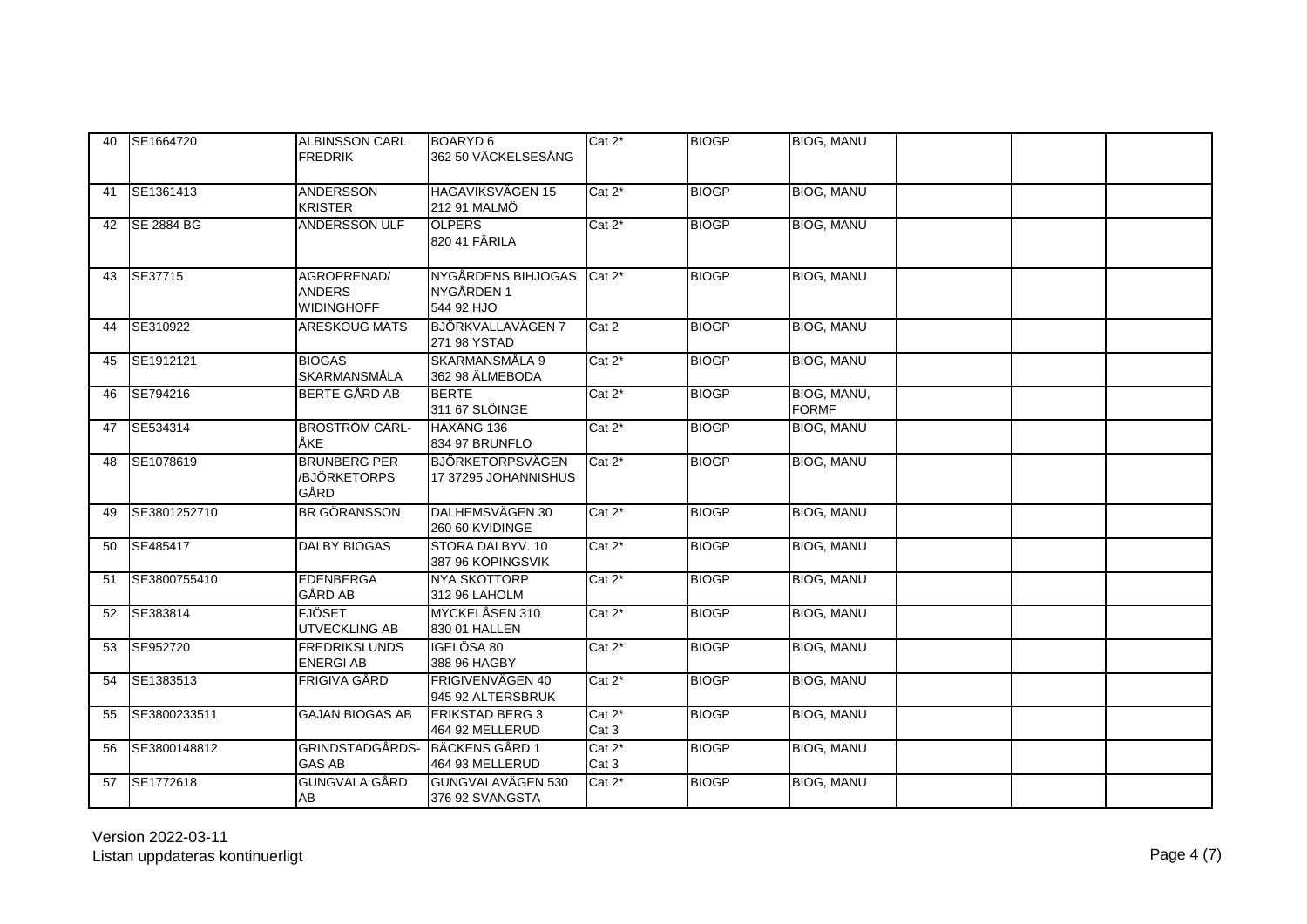| 58 | SE595019        | <b>GUNNARSSON</b><br><b>ANDERS</b>             | EDSVÄRA HALLA 1<br>535 93 KVÄNUM                                   | $Cat 2^*$                                         | <b>BIOGP</b> | <b>BIOG, MANU</b> |  |  |
|----|-----------------|------------------------------------------------|--------------------------------------------------------------------|---------------------------------------------------|--------------|-------------------|--|--|
| 59 | SE3800855512    | GUNNARSSON LARS-SKOTTORP SÄTERI<br><b>INGE</b> | VÄRESTORP 70<br>312 95 LAHOLM                                      | Cat <sub>2</sub> <sup>*</sup><br>Cat <sub>3</sub> | <b>BIOGP</b> | <b>BIOG, MANU</b> |  |  |
| 60 | <b>SE75115</b>  | <b>GUSTAFSSON</b><br><b>ANDERS</b>             | <b>BRUNSBO GÅRD</b><br>532 96 SKARA                                | $Cat 2^*$                                         | <b>BIOGP</b> | <b>BIOG. MANU</b> |  |  |
| 61 | SE1343914       | GÖRANSSON SVEN                                 | ÖLMETORP BIOGAS<br>ÖLMETORP 149<br>610 14 REJMYRE                  | $Cat 2^*$                                         | <b>BIOGP</b> | <b>BIOG, MANU</b> |  |  |
| 62 | SE3800565710    | <b>GÖTEBORG</b><br><b>ENERGIAB</b>             | <b>BOX 53</b><br>401 20 GÖTEBORG                                   | $Cat 2*$                                          | <b>BIOGP</b> | <b>BIOG, MANU</b> |  |  |
| 63 | SE302219        | <b>GÖTESTORP AB</b>                            | <b>VESENE</b><br>524 95 LJUNG                                      | $Cat 2^*$                                         | <b>BIOGP</b> | <b>BIOG, MANU</b> |  |  |
| 64 | SE3801152211    | <b>HAGELSRUMS</b><br><b>BIOGAS AB</b>          | <b>HAGELRUMS GÅRD</b><br>570 82 MÅLILLA                            | $Cat 2^*$                                         | <b>BIOGP</b> | <b>BIOG. MANU</b> |  |  |
| 65 | SE1387014       | <b>HORSHAGA</b><br><b>LANTBRUK AB</b>          | STORA HORSHAGA 1<br>534 61 VEDUM                                   | $Cat 2^*$                                         | <b>BIOGP</b> | <b>BIOG, MANU</b> |  |  |
| 66 | SE518017        | HÄLJERYDS GÅRD                                 | HÄLJERYDS GÅRD 1<br>424 70 OLOFSTORP                               | $Cat 2^*$                                         | <b>BIOGP</b> | <b>BIOG, MANU</b> |  |  |
| 67 | SE3801157610    | <b>HÖGRYD</b><br><b>LANTBRUKS AB</b>           | <b>HÖGRYDS GÅRD</b><br>430 10 TVÅÅKER                              | $Cat 2^*$                                         | <b>BIOGP</b> | <b>BIOG, MANU</b> |  |  |
| 68 | SE1316814       | <b>HÖGSTAD</b><br><b>PRODUKTION AB</b>         | STENSÖ GÅRD<br>610 31 VIKBOLANDET                                  | $Cat 2*$                                          | <b>BIOGP</b> | <b>BIOG, MANU</b> |  |  |
| 69 | SE231619        | <b>INGELSBO</b><br><b>LANTBRUK AB</b>          | <b>INGELSBO1</b><br>578 92 ANEBY                                   | $Cat 2^*$                                         | <b>BIOGP</b> | <b>BIOG, MANU</b> |  |  |
| 70 | SE37815         | <b>JOHANSSON BO</b>                            | <b>ST. SVENSTORP</b><br>533 91 GÖTENE                              | $Cat 2^*$                                         | <b>BIOGP</b> | <b>BIOG, MANU</b> |  |  |
| 71 | <b>SE884718</b> | <b>KALSET BIOGAS</b>                           | ÖSTRA KALSET<br>VÄSTERGÅRD 1<br>333 93 SKEPPSHULT                  | $Cat 2^*$                                         | <b>BIOGP</b> | <b>BIOG, MANU</b> |  |  |
| 72 | SE210420        | <b>KARLBERGS</b><br><b>LANTBRUK AB</b>         | GÅRDEBY ÖSSBY<br>614 95 SÖDERKÖPING                                | $\overline{Cat 2^*}$                              | <b>BIOGP</b> | <b>BIOG. MANU</b> |  |  |
| 73 | SE48113         | <b>KULBÄCKSLIDENS</b><br><b>LANTBRUK</b>       | KULBÄCKSLIDEN 11<br>922 93 VINDELN                                 | $Cat 2^*$                                         | <b>BIOGP</b> | <b>BIOG, MANU</b> |  |  |
| 74 | SE784315        | LARSSON JÖRGEN                                 | <b>WANNBORGA BIOGAS</b><br>NEDRA WANNBORGA BY<br>387 96 KÖPINGSVIK | $Cat 2^*$                                         | <b>BIOGP</b> | <b>BIOG, MANU</b> |  |  |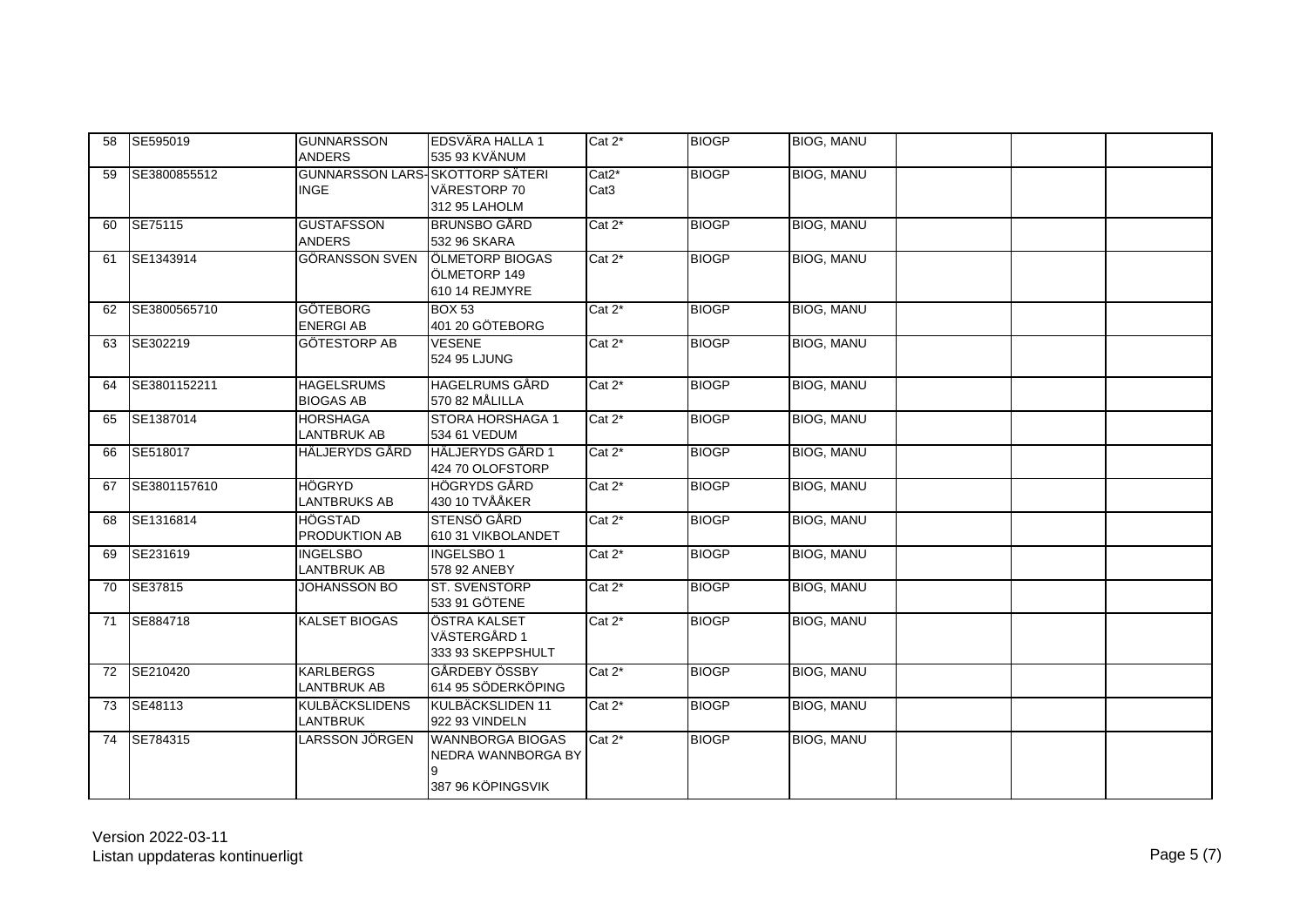| 75 | SE885716           | <b>LARSSON MAGNUS</b>                                                     | ÅKARP<br>286 91 ÖRKELLJUNGA                               | $Cat 2^*$                    | <b>BIOGP</b> | <b>BIOG, MANU</b>           |  |
|----|--------------------|---------------------------------------------------------------------------|-----------------------------------------------------------|------------------------------|--------------|-----------------------------|--|
| 76 | SE3800154412       | <b>AB LH-KYCKLING</b>                                                     | BOLSABACKSVÄGEN 20 Cat 2*<br>294 94 SÖLVESBORG            |                              | <b>BIOGP</b> | <b>BIOG, MANU</b>           |  |
| 77 | SE779814           | LEFFLER HÅKAN                                                             | <b>HELLEBERG 524</b><br>835 93 ALSEN                      | $Cat 2*$                     | <b>BIOGP</b> | <b>BIOG, MANU</b>           |  |
| 78 | SE3801041512       | <b>LOGP AB</b><br>KVARNGÅRDEN                                             | KVARNGÅRDEN 237<br>311 93 LÅNGÅS                          | $Cat 2^*$                    | <b>BIOGP</b> | <b>BIOG, MANU</b>           |  |
| 79 | SE3800597112       | LÅNGHULTS BIOGAS LÅNGHULT<br>AB                                           | VÄSTERGÅRDEN<br>566 92 HABO                               | Cat <sub>2</sub> *           | <b>BIOGP</b> | <b>BIOG, MANU</b>           |  |
| 80 | SE3800394011       | LÄGDA GÅRD                                                                | RÖNNINGSBERG 177<br>830 47 TRÅNGSVIKEN                    | $Cat 2^*$                    | <b>BIOGP</b> | <b>BIOG, MANU</b>           |  |
| 81 | SE3801266511       | MAGLASÄTE GÅRD<br>AB                                                      | MAGLASÄTE GÅRD<br>243 91 HÖÖR                             | $Cat2^*$<br>Cat <sub>3</sub> | <b>BIOGP</b> | <b>BIOG, MANU</b>           |  |
| 82 | SE910214           | <b>MOLANDER</b><br><b>LENNART</b>                                         | MO 433<br>840 40 SVENSTAVIK                               | Cat 2*                       | <b>BIOGP</b> | <b>BIOG, MANU</b>           |  |
| 83 | SE3800242011       | NATURBRUKS-<br><b>GYMNASIET</b>                                           | SÖTÅSEN<br>545 91 TÖREBODA                                | $Cat 2^*$                    | <b>BIOGP</b> | <b>BIOG, MANU</b>           |  |
| 84 | SE56315            | <b>NORRA BILLINGE</b><br><b>LANTBRUK AB</b>                               | NYGÅRDEN HAMMARBY<br><b>HAMMARBY 221</b><br>705 92 ÖREBRO | $Cat 2^*$                    | <b>BIOGP</b> | <b>BIOG, MANU</b>           |  |
| 85 | <b>ISE 2864 BG</b> | NORUPS GÅRD                                                               | 289 33 KNISLINGE                                          | $Cat 2^*$                    | <b>BIOGP</b> | BIOG, MANU,<br><b>FORMF</b> |  |
| 86 | SE1723517          | NÄFSTA GÅRD I<br>SELÅNGER AB                                              | NÄVSTA BIOGAS<br>NÄVSTA 103<br>855 90 SUNDSVALL           | $Cat 2^*$                    | <b>BIOGP</b> | <b>BIOG, MANU</b>           |  |
| 87 | <b>ISE 2863 BG</b> | <b>ODENSVIHOLMS</b><br><b>LANTBRUK</b>                                    | <b>ODENSVIHOLM</b><br>594 94 GAMLEBY                      | $Cat 2^*$                    | <b>BIOGP</b> | <b>BIOG, MANU</b>           |  |
| 88 | SE3800869811       | <b>OREDSSON GLENN</b>                                                     | <b>SKEA GÅRD</b><br>281 91 HÄSSLEHOLM                     | $Cat 2^*$                    | <b>BIOGP</b> | <b>BIOG, MANU</b>           |  |
| 89 | SE576419           | <b>PUGERUP OCH</b><br><b>BÖKETOFTA</b><br>JORDBRUKS-<br><b>KOMPANI AB</b> | <b>PUGERUP</b><br>243 95 HÖÖR                             | $Cat 2^*$                    | <b>BIOGP</b> | BIOG, MANU                  |  |